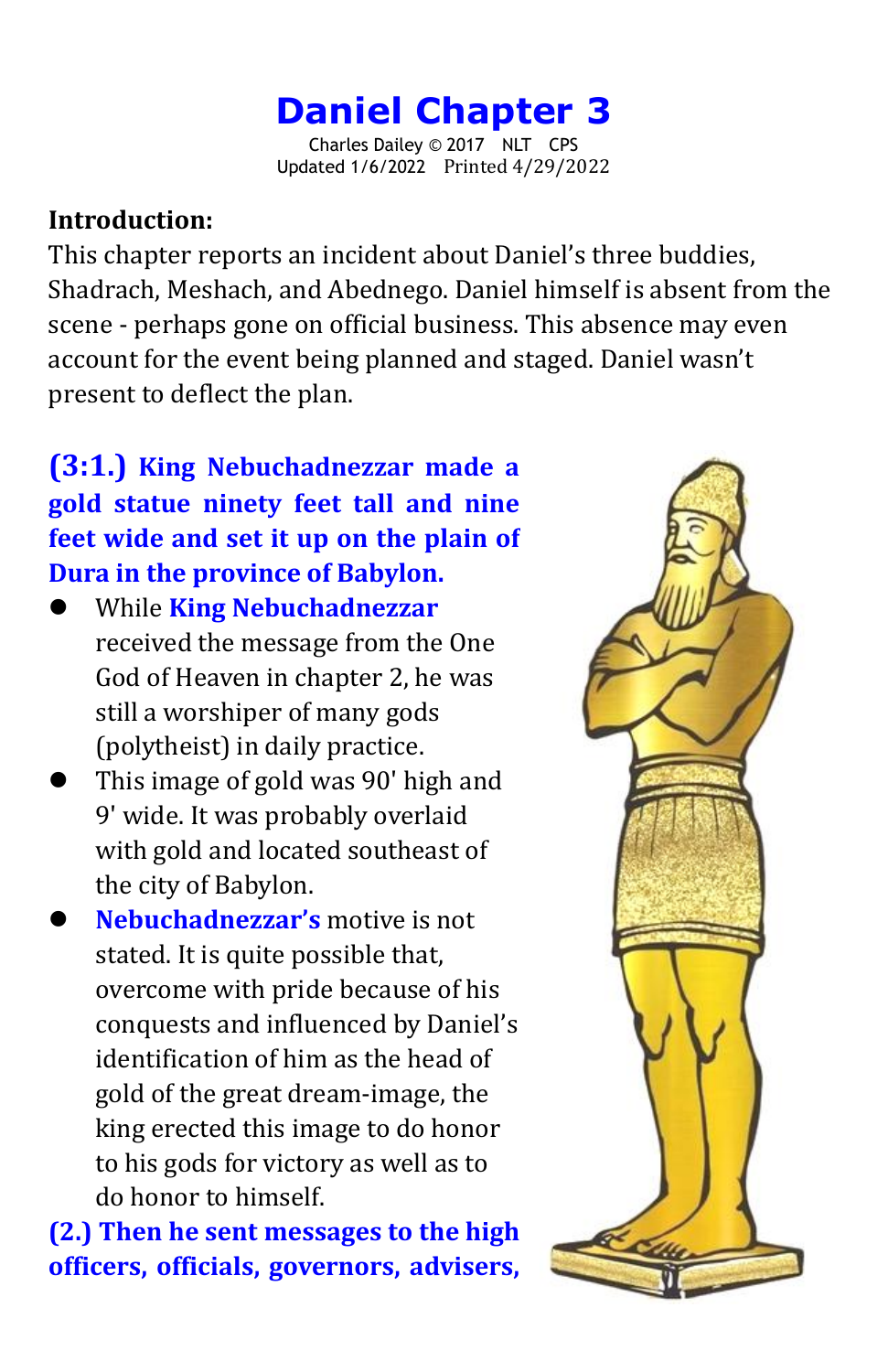## **treasurers, judges, magistrates, and all the provincial officials to come to the dedication of the statue he had set up.**

 All of the public **officials** were required to come for the dedication of this monstrosity. This guaranteed a large and enthusiastic attendance from political types whose jobs -- and their heads -- were at stake. It would also have a strong bonding and unifying effect on the entire empire.

# **(3.) So all these officials came and stood before the statue King Nebuchadnezzar had set up.**

- As easily predicted, all of the leaders throughout the realm came.The inns of Babylon were full. It was time for the party to begin.
- Such a dedication would have a great psychological effect upon **officials** and people of the empire and the **king**. It would bind the empire together in patriotic and religious bonds.
- **Paul Butler** writes:

In those days practically all nations believed that success in military conquests was attributable to the power of the victor's gods over the gods of the vanquished.If a nation had prevailed over another nation, the thing that happened behind the scenes was that the victorious nation's gods had prevailed over the defeated. The king was merely expecting men to do what men naturally expected to do -- pay homage to Babylon's god for many victories.

**(4.) Then a herald shouted out, "People of all races and nations and languages, listen to the king's command! (5.) When you hear the sound of the horn, flute, zither, lyre, harp, pipes, and other musical instruments, bow to the ground to worship King Nebuchadnezzar's gold statue. (6.) Anyone who refuses to obey will immediately be thrown into a blazing furnace."**

- **Worship** of this image was required by everyone present (vs. 5). It was not the plan here to negate anyone's religion. Rather, the plan was for everyone to join in the worship of a national shrine.
- **Instruments:**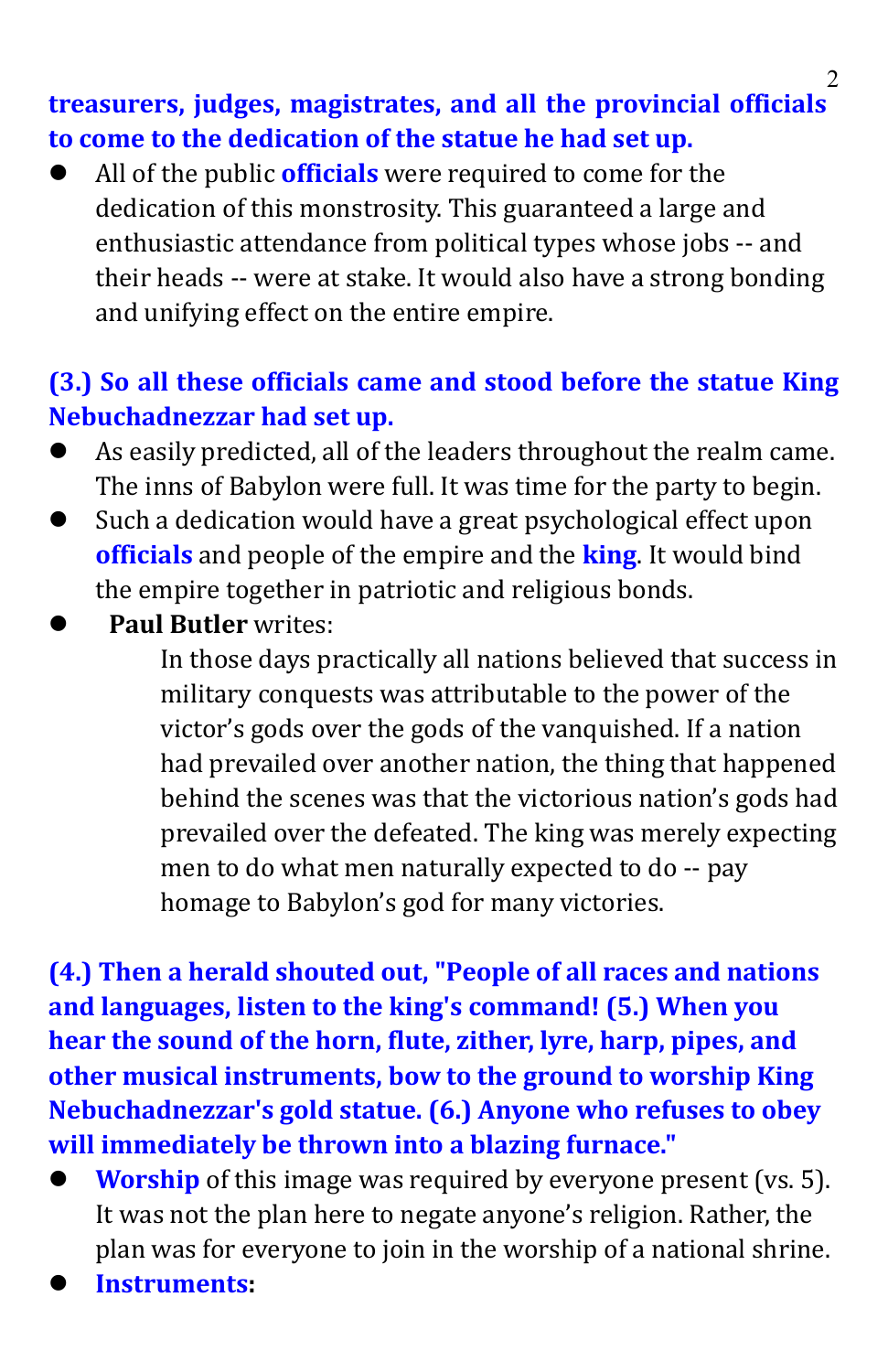- **Horn**: made from an animals horn.
- **Flute:** A whistle-like instrument with a shrill sound.
- **Zither:** A stringed instrument like a harp.
- **Lyre:** A triangular instrument with short strings.
- **Harp:** A stringed instrument.
- **Pipes:** Thought to be like a bagpipe.

The people of the city of Babylon loved music. Hear what the Jewish captives said:

**For our captors demanded a song from us. Our tormentors insisted on a joyful hymn: "Sing us one of those songs of Jerusalem!" But how can we sing the songs of the LORD while in a pagan land?** (Psalms 137:3-4 NLT)

- The penalty for not bowing down was clearly stated: quick transportation to a **blazing furnace** (vs. 6). Since no one had come for the purpose of their own cremation, everyone did as required and **worshiped** the image.
- The **furnace** was probably a brick kiln. Much construction of the time was of brick.

**(7.) So at the sound of the musical instruments, all the people, whatever their race or nation or language, bowed to the ground and worshiped the gold statue that King Nebuchadnezzar had set up.**

 Provincial administrators were summoned to the dedicatory ceremony. In a society accustomed to a multiplicity of gods and varied cult ceremonies, the only people who would have taken offense at bowing to an idol would have been the Jews.

**(8.) But some of the astrologers went to the king and informed on the Jews. (9.) They said to King Nebuchadnezzar, "Long live the king! (10.) You issued a decree requiring all the people to bow down and worship the gold statue when they hear the sound of the horn, flute, zither, lyre, harp, pipes, and other musical instruments.**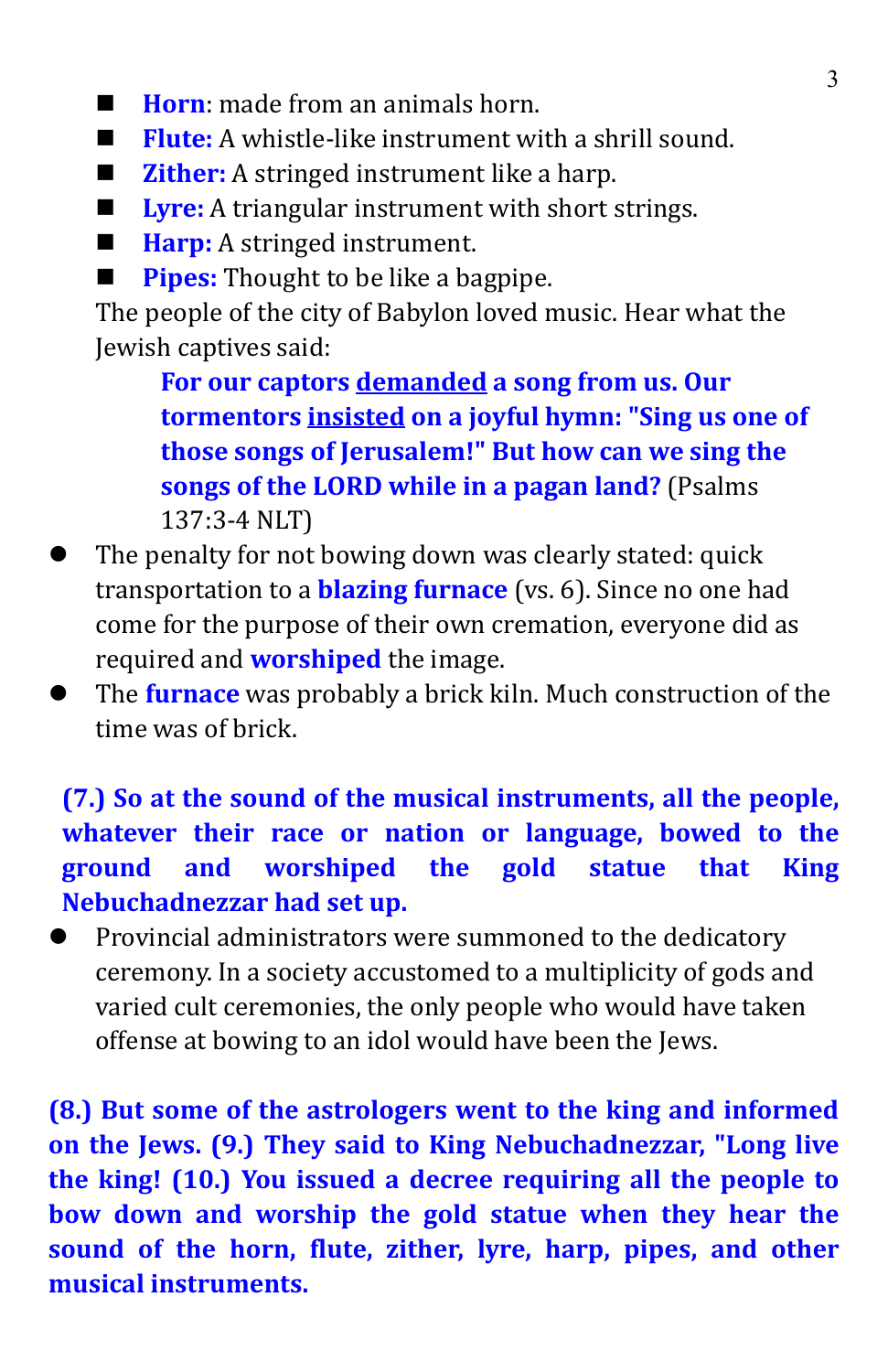- The advisers to **the king** had been offended by the rapid advancement of the young **Jewish** men. Here was their chance to eliminate them. Under pretense of loyalty to the king, they were anxious to rid themselves of formidable rivals.
- The cunning **astrologers** repeated the exact words of the herald (verse 4). In case Nebuchadnezzar was thinking about something else or was slightly inebriated, the evidence did not rely on his memory, but his ears (vs. 10).
- The young Jewish governors (2:49) would not bow down because the God of Heaven does not allow this. The first commandment says clearly:

**You must not have any other god but Me. "You must not make for yourself an idol of any kind or an image of anything in the heavens or on the earth or in the sea.** (Exodus 20:3-4 NLT)

**(11.) That decree also states that those who refuse to obey must be thrown into a blazing furnace. (12.) But there are some Jews -- Shadrach, Meshach, and Abednego -- whom you have put in charge of the province of Babylon. They pay no attention to you, Your Majesty. They refuse to serve your gods and do not worship the gold statue you have set up."**

- The astrologers thought, "Strike while the furnace is hot." They have the perfect case. Will Nebuchadnezzar keep his word? If he doesn't, his ability to rule will be in question.
- These ingrates were not recognizing that it was Daniel who had saved their hides at a point in the past. Chapter 2:24.
- The complaint was that the Jews did not have a proper ecumenical spirit (vs.12).

**(13.) Then Nebuchadnezzar flew into a rage and ordered that Shadrach, Meshach, and Abednego be brought before him. When they were brought in, (14.) Nebuchadnezzar said to them, "Is it true, Shadrach, Meshach, and Abednego, that you refuse to serve my gods or to worship the gold statue I have set up? (15.) I will**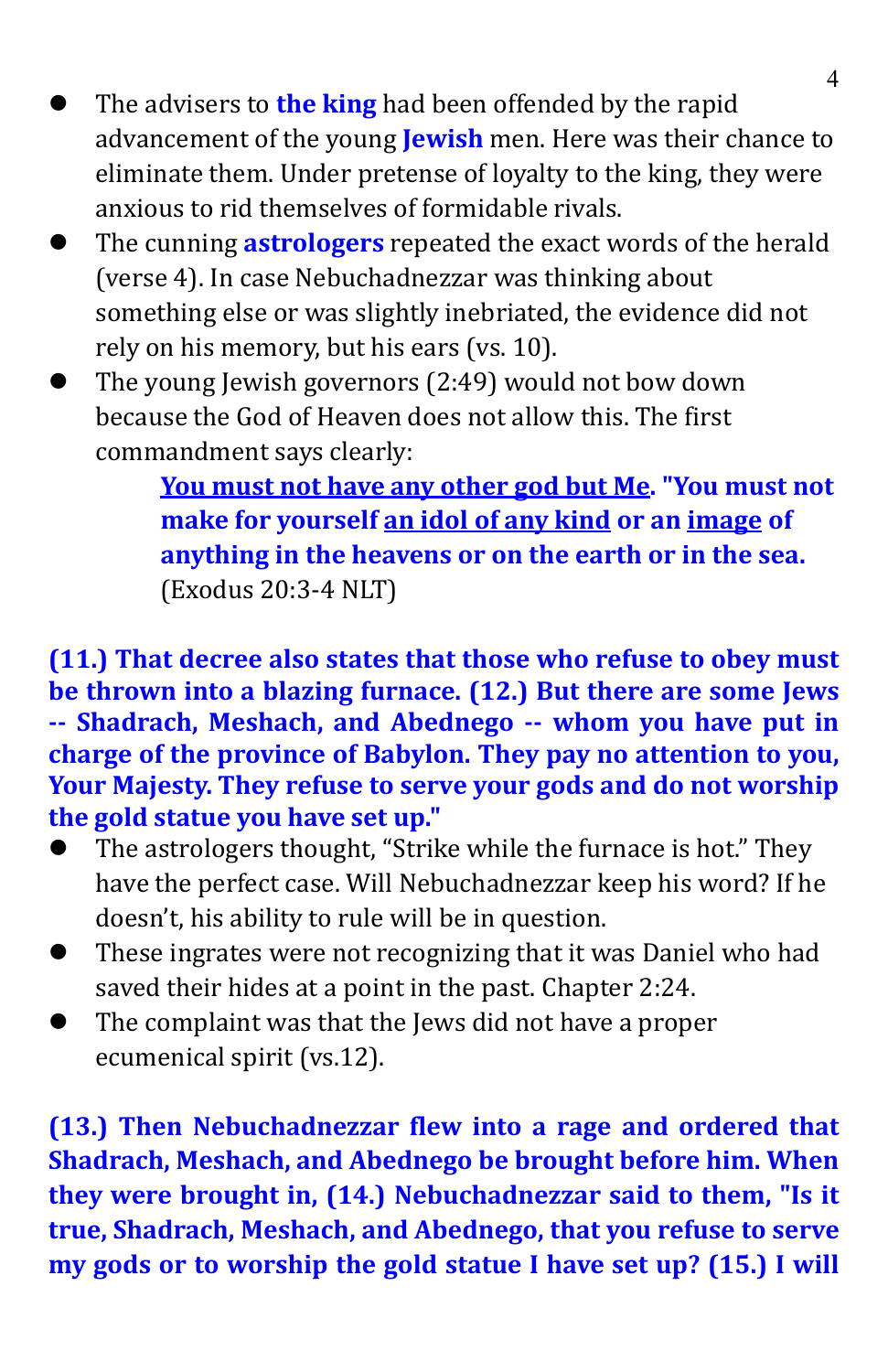**give you one more chance to bow down and worship the statue I have made when you hear the sound of the musical instruments. But if you refuse, you will be thrown immediately into the blazing furnace. And then what god will be able to rescue you from my power?"**

- Then **Nebuchadnezzar** was enraged by this challenge to his supreme authority. The monarch that ruled the world could not rule his own rage.
- The astrologers were busy acting as police to be sure their counterparts did not escape. In fairness, **Nebuchadnezzar** questioned the three Jewish compatriots to be certain that there was not a misunderstanding (vs. 14). He did not want to lose valuable administrators, so he even gave them a second **chance.**

### **Matthew Henry:**

"And, because he knew they buoyed themselves up in their refusal with a confidence in their God, he insolently set him a defiance: 'And who is that God that shall deliver you out of my hands? Lethim, if he can.'" **-**

 It was now *turn* or *burn* for**Shadrach, Meshach, and Abednego.**

**(16.) Shadrach, Meshach, and Abednego replied, "O Nebuchadnezzar, we do notneed to defend ourselves before you. (17.) If we are thrown into the blazing furnace, the God whom we serve is able to save us. He will rescue usfrom your power, Your Majesty. (18.) But even if He doesn't, we want to make it clear to you, Your Majesty, that we will never serve your gods or worship the gold statue you have set up."**

- The three did not seek to dissuade the king (vs. 16). Rational answers are useless against overwrought emotions.
- They believed that God would deliver them but if He chose not to, they still would not worship **Nebuchadnezzar's** idol. Their faith in God was rooted in the message of the past. God had **rescued** Israel from Egypt and they knew it.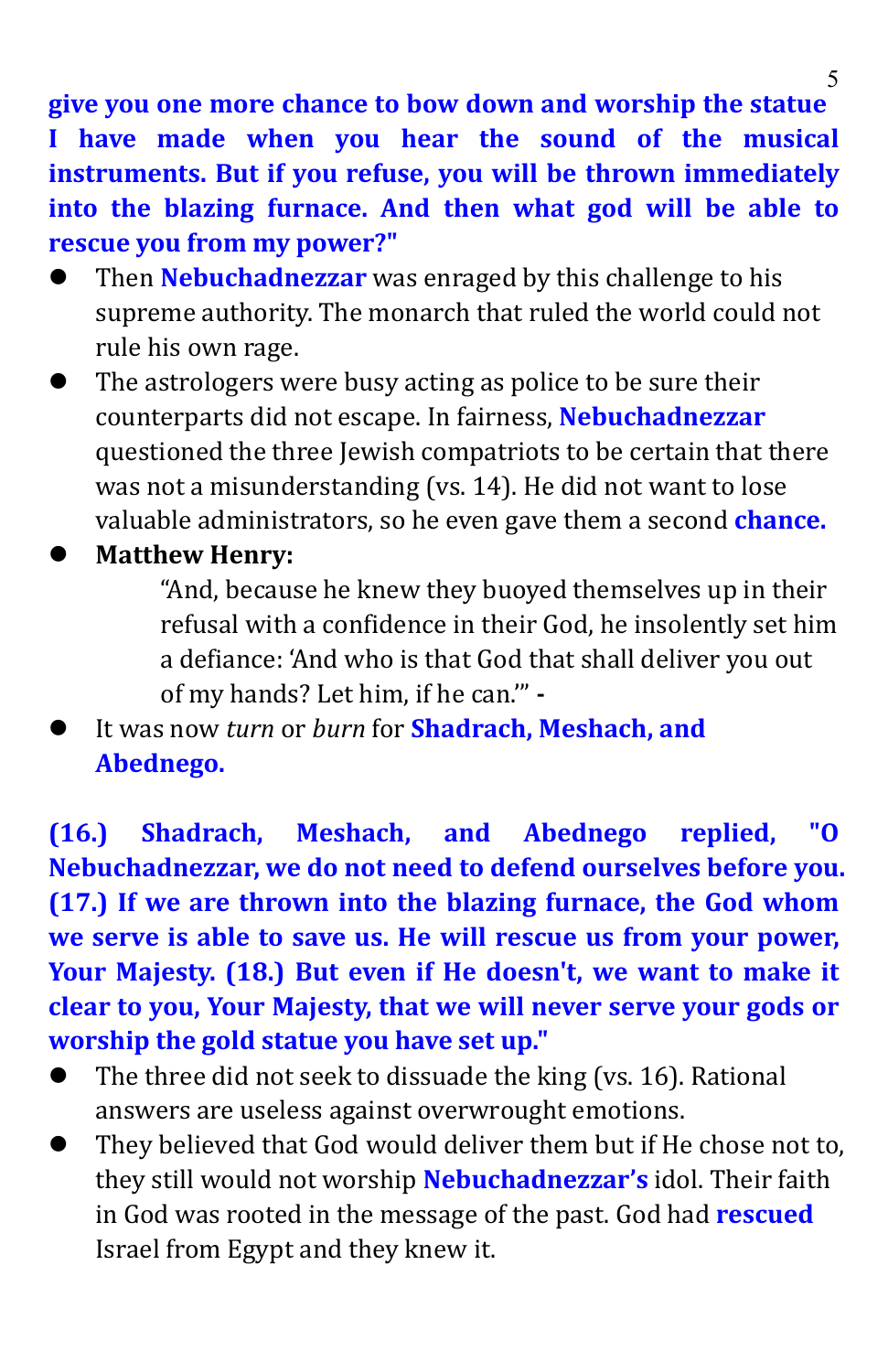They did not commit God to a certain course of action (vs. 17-18). In verse 14, **Nebuchadnezzar** has spoken of *my god*. In their response, these men spoke of **the God whom we serve** (vs. 17). This was a struggle between deities.

**(19.) Nebuchadnezzar was so furious with Shadrach, Meshach, and Abednego that his face became distorted with rage. He commanded that the furnace be heated seven times hotter than usual. (20.) Then he ordered some of the strongest men of his army to bind Shadrach, Meshach, and Abednego and throw them into the blazing furnace.**

- Such a challenge to the greatest man on earth would not go unpunished. "Get the furnace hotter than usual." **Nebuchadnezzar** would cremate these government employees to show who was in charge.
- After ordering a hotter furnace, he had the most prominent of his military men throw them in (vs. 20).

**(21.) So they tied them up and threw them into the furnace, fully dressed in their pants, turbans, robes, and other garments. (22.) And because the king, in his anger, had demanded such a hot fire in the furnace, the flames killed the soldiers as they threw the three men in. (23.) So Shadrach, Meshach, and Abednego, securely tied, fell into the roaring flames.**

- They were thrown in fully clothed to make the first few moments of pain even worse. They may have been clothed in their official regalia of office. The furnace was **hot**, but the king was **hotter**.
- The prominent military men died just getting the **Shadrach, Meshach, and Abednego** into **the furnace**.
- **Paul Butler** observes:

The fact that the soldiers were burned to death instantly when they merely came close to the flames and the fact that the Hebrew men did not even have the smell of smoke upon them makes this miracle most outstanding.

Excuses they did not make: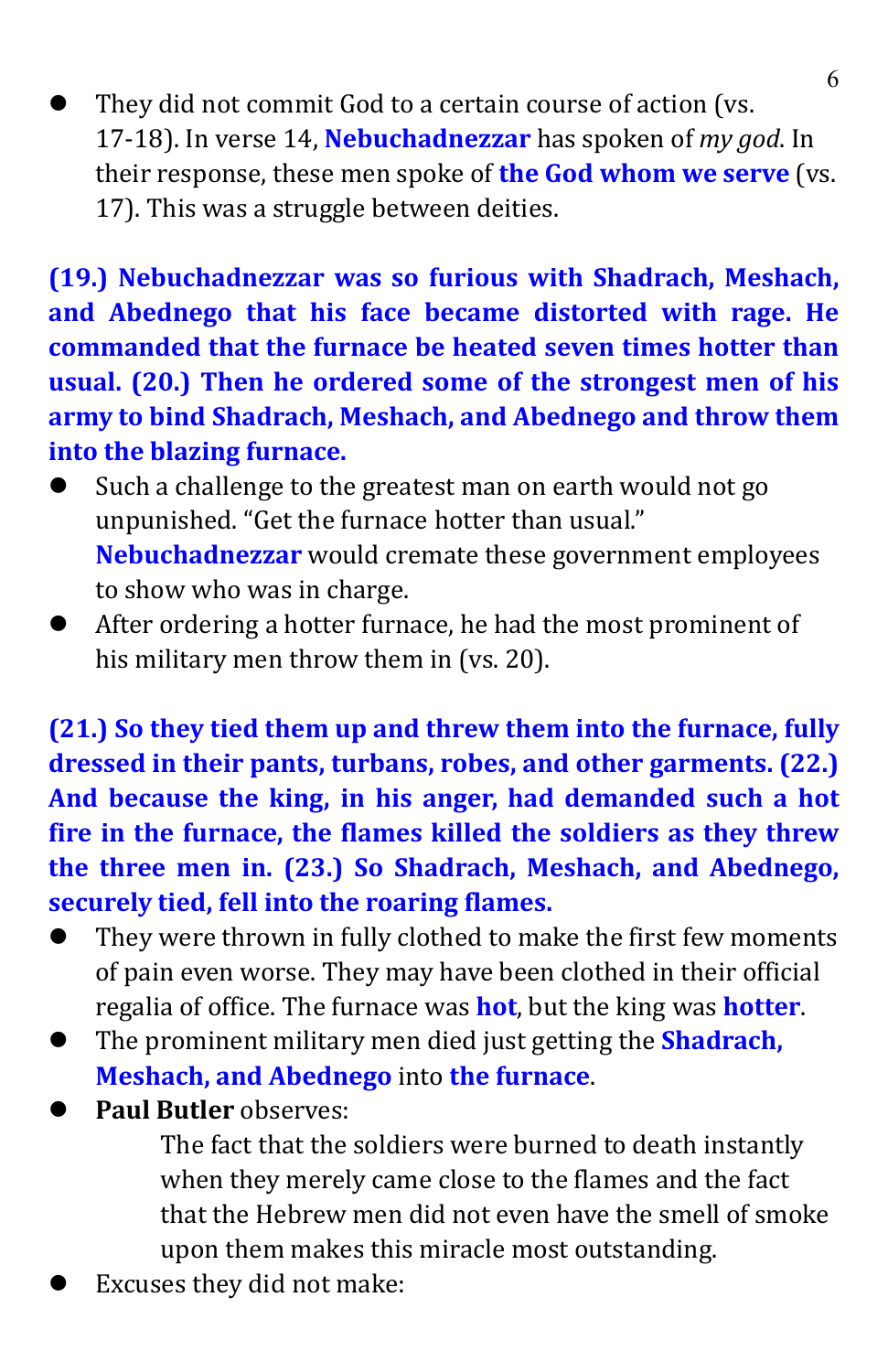- We will fall down but not actually "worship" the idol.
- We won't become idol worshipers, but will worship it this one time, and then ask God for forgiveness.
- $\blacksquare$  The king has absolute power, and we must obey him. God will understand.
- $\blacksquare$  The king appointed us -- we owe this to him.
- This is a foreign land, so God will excuse us for following the customs of the land.
- Our ancestors set up idols in God's temple! This isn't half as bad!
- We're not hurting anybody.
- If we get ourselves killed and some pagans take our high positions, they won't help our people in exile!



-Adapted from the

*Life Application Study Bible*, NIV.

**(24.) But suddenly, Nebuchadnezzar jumped up in amazement and exclaimed to his advisers, "Didn't we tie up three men and throw them into the furnace?" "Yes, Your Majesty, we certainly did," they replied. (25.) "Look!" Nebuchadnezzar shouted. "I see four men, unbound, walking around in the fire unharmed! And the fourth looks like a god!"**

- **Nebuchadnezzar** was watching to make sure his orders were carried out. After all, his orders to worship his idol had been refused by these three Jewish rebels.
- He saw something **amazing**. The three were not down or **bound,** but **walking around** in the furnace **unharmed** (vs. 25). And there is a **fourth** in there who looks like a deity. **Nebuchadnezzar** also called him an *angel* in verse 28.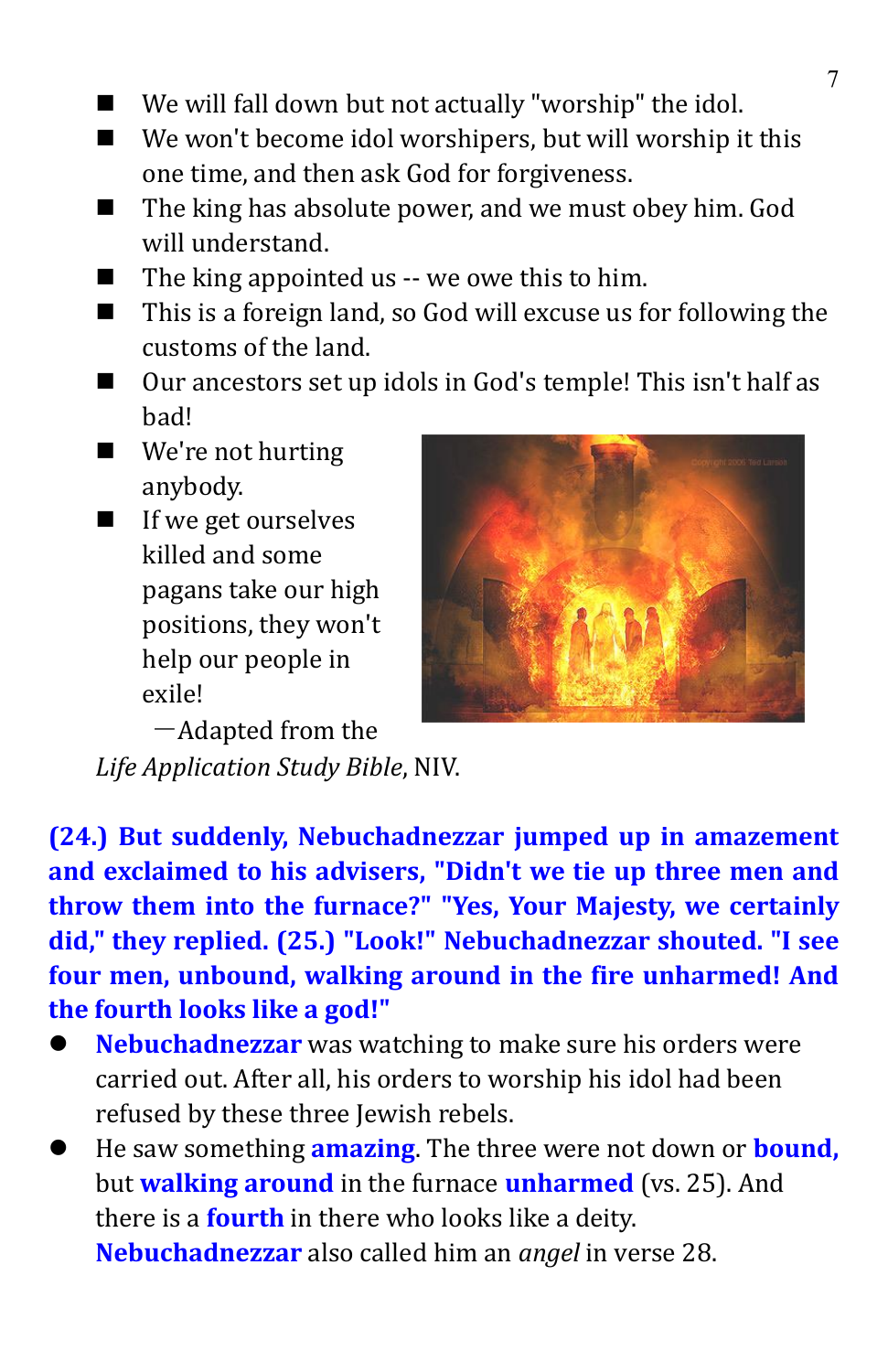- God had not delivered the Hebrews FROM the furnace, but IN the furnace.
- We must quote **Paul Butler** again:
	- It is so astonishing he is incredulous. He asks his counselors for confirmation of the number of men cast into that inferno for he has counted an extra one. He sees, in fact, six amazing things.
	- (1) he sees not three but four;
	- (2) they are not bound but free;
	- (3) they are not lying down or standing still but walking about;
	- (4) they are not being consumed by the fire but are unhurt;
	- (5) the appearance of the fourth was like unto ason of the gods;
	- (6) they were not frantically searching for a way of escape, but were evidently calmly resigned to let their God handle the situation.

**(26.) Then Nebuchadnezzar came as close ashe could to the door of the flaming furnace and shouted: "Shadrach, Meshach, and Abednego, servants of the Most High God, come out! Come here!" So Shadrach, Meshach, and Abednego stepped out of the fire. (27.) Then the high officers, officials, governors, and advisers crowded around them and saw thatthe fire had not touched them. Not a hair on their heads was singed, and their clothing was notscorched. They didn't even smell of smoke!**

 **Nebuchadnezzar** approached on the upwind side. The king called them out, quickly acknowledging the **Most High God** (vs. 26). It had been demonstrated again that **Nebuchadnezzar** was not the top authority on earth. This time, the three obeyed the king and emerged from the furnace (vs. 26).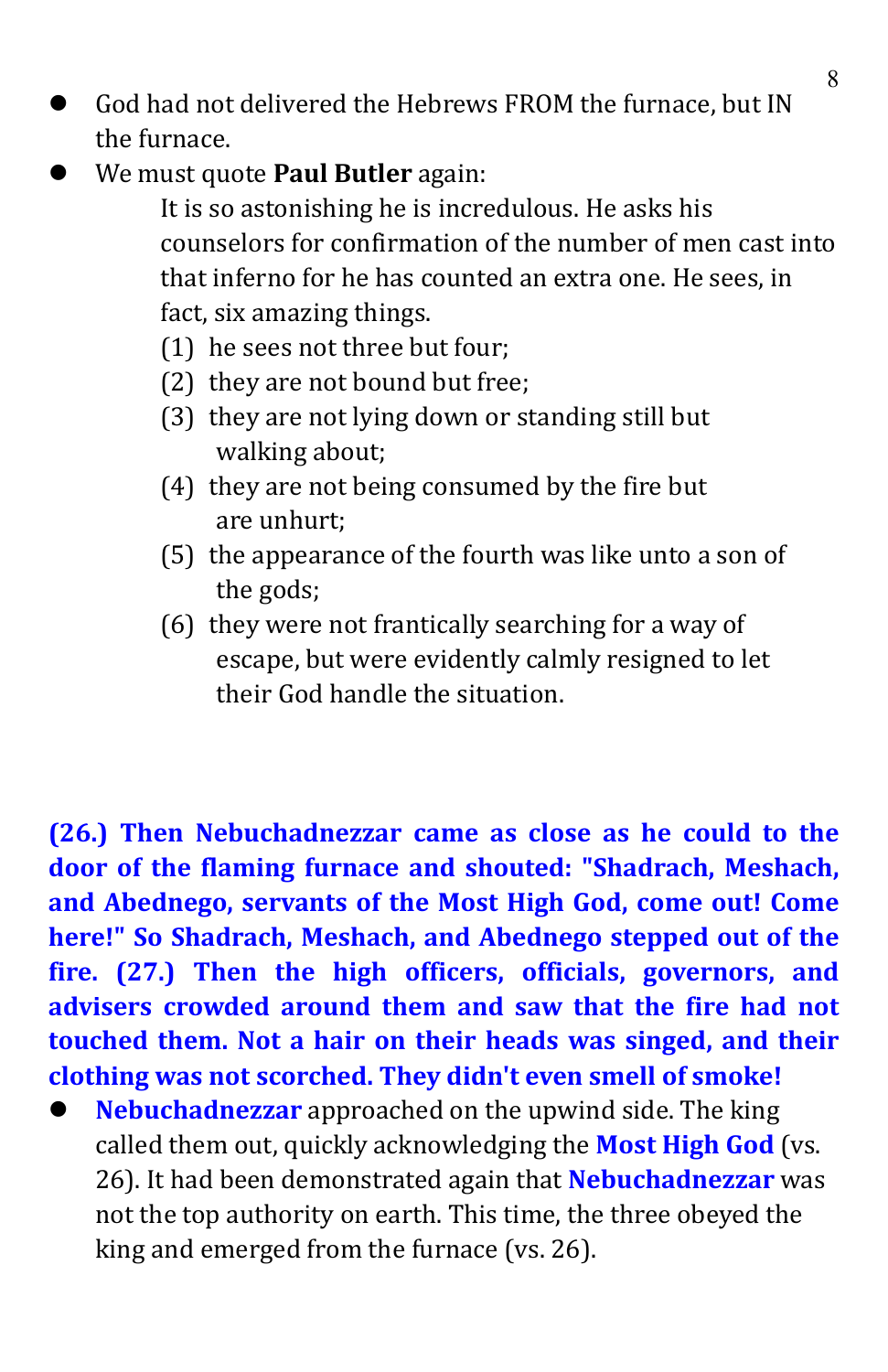- Besides **Nebuchadnezzar,** the **officials** of the land saw the miracle and experienced its evidence (vs. 27).
- **Paul Butler** writes:

"Daniel wants to be understood by his future readers that a large body of reliable witnesses satisfied themselves as to the perfect deliverance from certain death experience by these three Hebrew men. Deliverance was so complete and supernatural that their clothing did not even smell of fire or smoke. Under natural circumstances one who has been anywhere near a fire will bear the odor of smoke on his person or clothing."

**(28. ) Then Nebuchadnezzar said, "Praise to the God of Shadrach, Meshach, and Abednego! He sent His angel to rescue His servants who trusted in Him. They defied the king's command and were willing to die rather than serve or worship any god except their own God. (29.) Therefore, I make this decree: If any people, whatever their race or**

**nation or language, speak a word against the God of Shadrach, Meshach, and Abednego, they will be torn limb from limb, and their houses will be turned into heaps of rubble. There is no other god who can rescue like this!"**

- The great polytheist now acknowledges **God** and admits a miracle (vs. 28). Further, he **praised God** -- presumably he spoke highly of Him (vs. 28). He knows now that he is not the greatest power in the universe!
- It is important to note that **Nebuchadnezzar** ascribed their deliverance to their **trust** (faith) (vs. 28). He is catching on! Further, he knows why the miracle occurred (vs. 28). The young men had refused to violate the first commandment.
- A new law is putin place throughout his empire. It is illegal to say anything against the God of the three Hebrews (vs. 28).
- **. . . no other god** shows that **Nebuchadnezzar** is still a polytheist.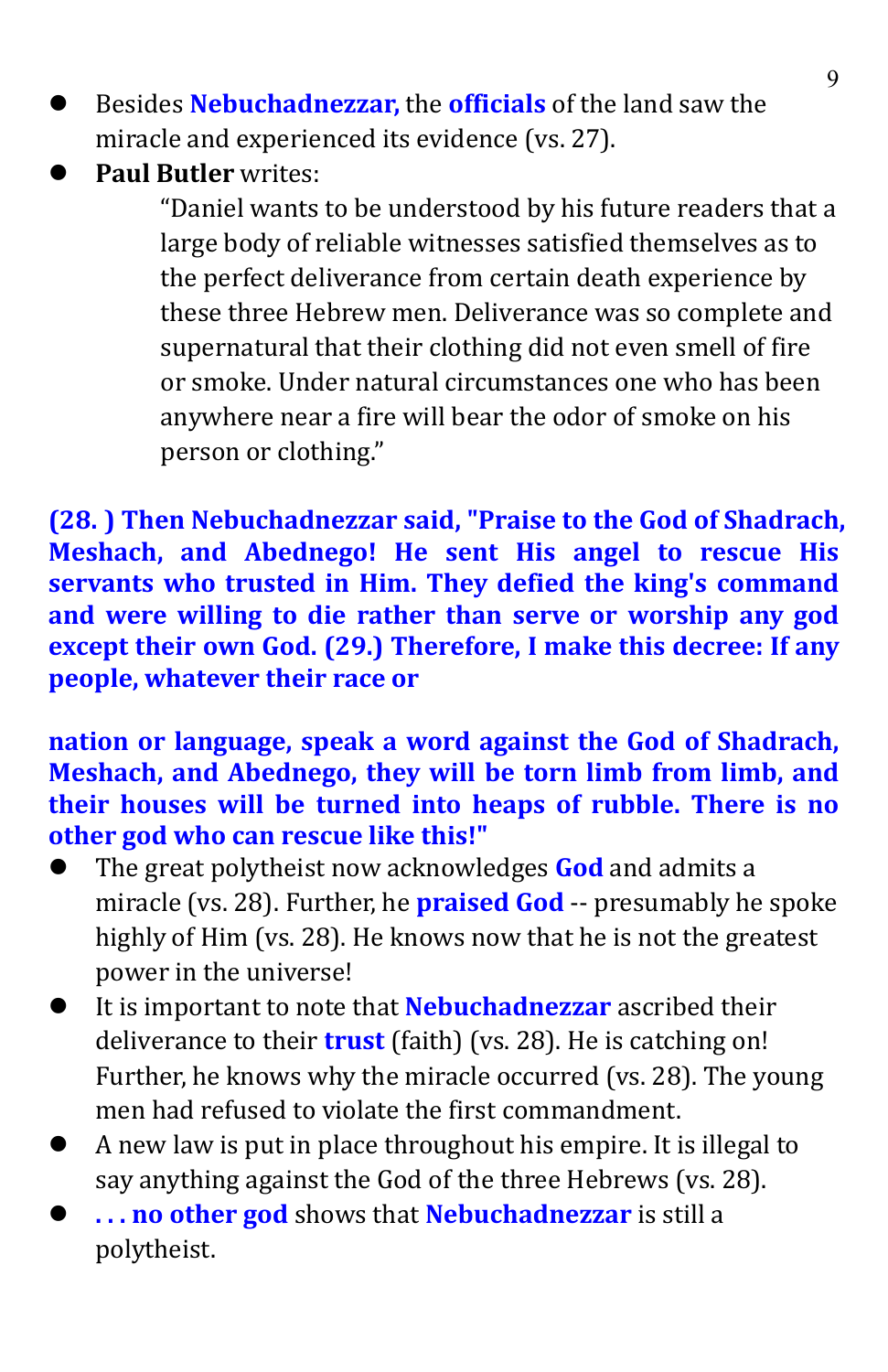**(30.) Then the king promoted Shadrach, Meshach, and Abednego to even higher positions in the province of Babylon.**

- The three Jewish young men actually got **promotions** for their courage.
- God has been magnified publicly in Babylon, a great king has been humbled before his subjects, and decrees have been handed down that the God of the captive Jewish population is of greater honor than any of Babylon's mighty deities.

**C**oncluding the chapter, we have read about three young men who were far from their homeland and away from their families, but they persisted in doing what God would have them do. They were threatened with a horrid death, but they stood for God anyway. As poets have said, they wouldn't bow, they wouldn't budge and they didn't burn. After their decisions, a representative from heaven also appeared in the furnace.

In our time, as believers, we have an added layer of help -- the Holy Spirit.

Jesus said after His resurrection that He will be with us always.

**Teach these new disciples to obey all the commands I have given you. And be sure of this: I am with you always, even to the end of the age."** (Matthew 28:20 NLT)

The words about *the end of the age* show that the promise was not just for the apostles who were listening. Every believer is included. The way He does that is by His Spirit living within us.

**Peter replied, "Each of you must repent of your sins and turn to God, and be baptized in the name ofJesus Christ for the forgiveness of your sins. Then you will receive the gift of the Holy Spirit.** (Acts 2:38 NLT)

So every baptized believer has the Holy Spirit. And one purpose of the Spirit is to give us inner strength to say *yes* and *no* at the right times. Hear Paul: